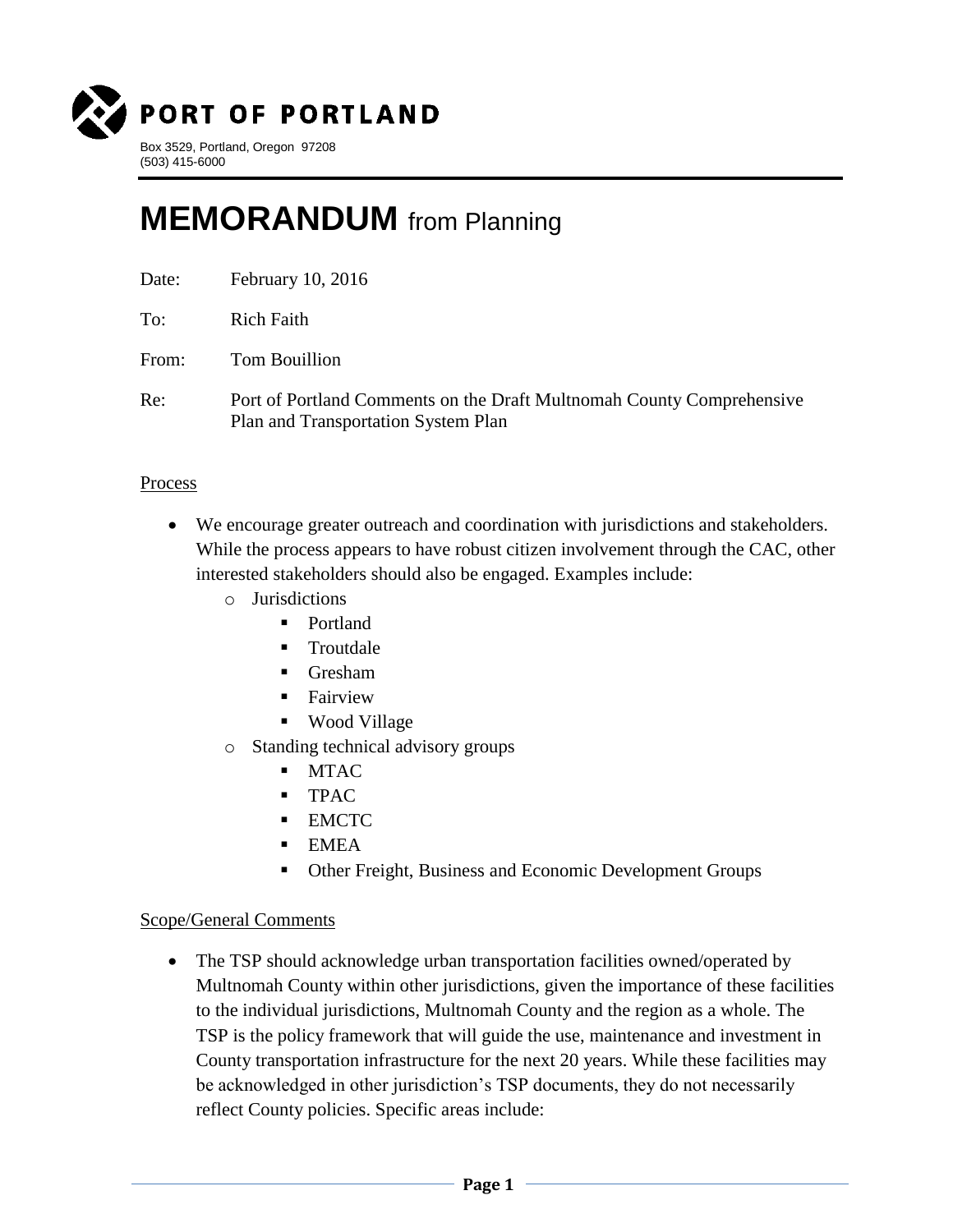- o Multnomah County Bridges. Multnomah County has developed a 20-year bridge plan including both urban and rural bridges ([<https://multco.us/bridgeplan>](https://multco.us/bridgeplan)) which should be reflected in the TSP.
- o Urban Pockets of Unincorporated Multnomah County. The Transportation System Plan for the Urban Pockets of Unincorporated Multnomah County (2006) should be updated to reflect 10 years of significant regional growth and incorporated into the TSP.
- o Multnomah County roads within other jurisdictions. County roads, particularly in East Multnomah County, provide critical access to individual jurisdictions as well as the County as a whole.
- The TSP should also acknowledge and describe key pieces of transportation infrastructure in rural Multnomah County not owned by Multnomah County such as Highway 30, I-84, The BNSF Railway Columbia River rail bridge, the Union Pacific Railroad Gorge rail line and the Portland & Western rail line parallel to Highway 30
- Plan should acknowledge urban area planning agreements and special policies, if any, related to urban pockets of unincorporated Multnomah County.
- Statewide Planning Goal 15 (Willamette River Greenway) needs to be addressed in its own chapter and the area subject to Goal 15 should be clearly mapped
- Maps throughout the document are barely legible at a half page in size and therefore should be increase to a full page in size.

## Specific Comments

- Chapter 1 Introduction and Citizen Involvement
	- $\circ$  Plan Area Generally (page 9 of 16). The last sentence of this section states "This Plan focuses on the rural areas of the County outside the urban growth boundary". While this may be the focus of the plan, there is still the need to address urban pockets of unincorporated Multnomah County within other jurisdiction's UGB, as well as County transportation infrastructure within other jurisdictions.
	- o Urban Pockets (page 14 of 16). Some urban pockets within the UGB of jurisdictions, such as Pleasant Valley and Springwater, are identified while many other are not. Specifically, West Hayden Island in Portland's UGB; the area north of TRIP in Troutdale's UGB; the area near Dunthorpe in Portland's UGB and the areas in the West Hills near Portland's UGB should be described and individually shown on a legible map. In addition, the description of Government Island should be clarified to note a number of recreationallyfocused public facilities including two boat docks, picnic facilities and outhouses

([<http://oregonstateparks.org/index.cfm?do=parkPage.dsp\\_parkPage&parkId=](http://oregonstateparks.org/index.cfm?do=parkPage.dsp_parkPage&parkId=169) [169>](http://oregonstateparks.org/index.cfm?do=parkPage.dsp_parkPage&parkId=169)). In addition, the island is bisected by I-205 (the Glen Jackson Bridge).

Chapter 2 Land Use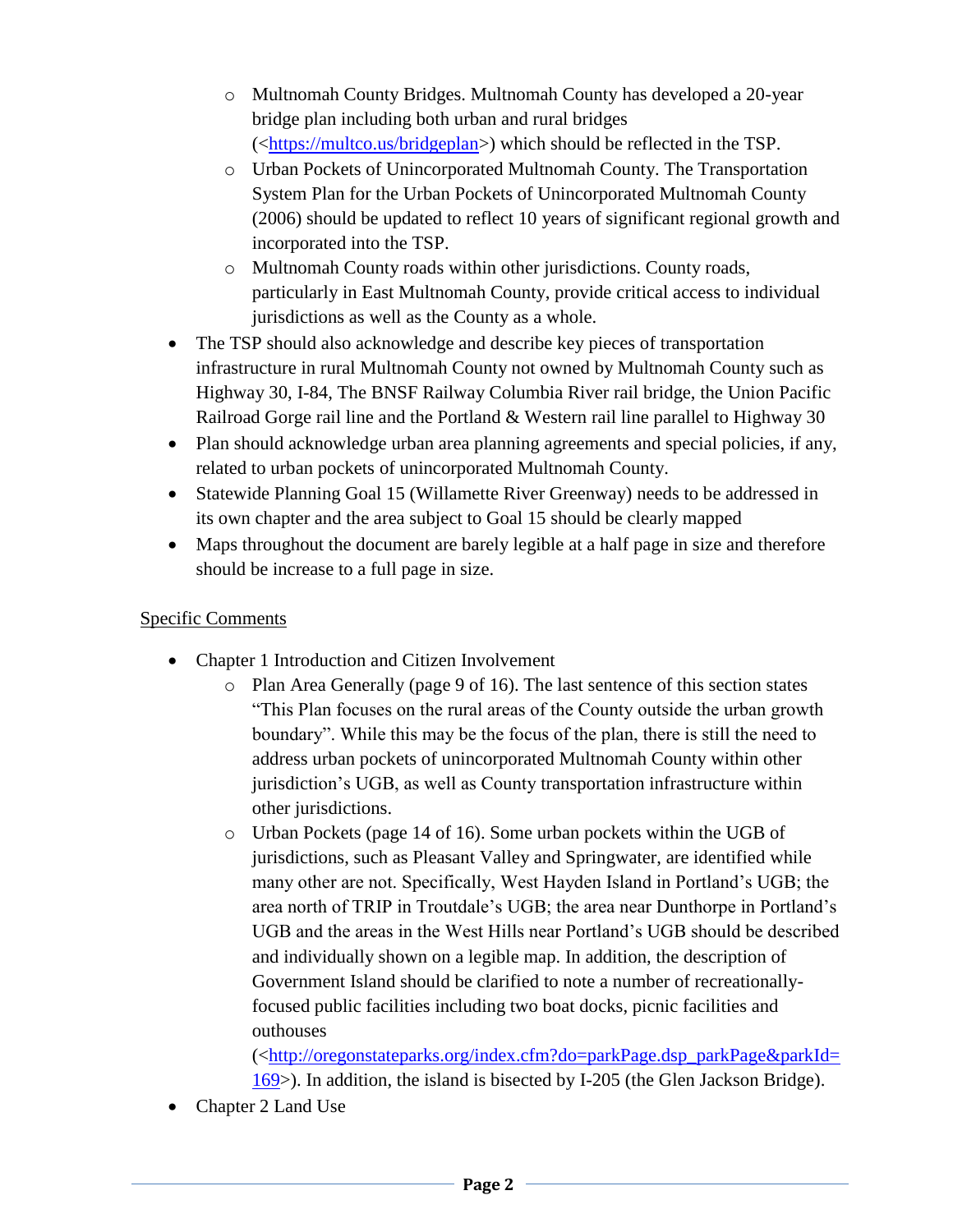- o Under Policy 2.2, describe the different areas subject to urban area planning agreements and summarize the distinctions (if any) between agreements.
- o Clarify that maintenance of the river navigation system as proposed in Policy 9.7 below, including moving, removing, placing and grading river sediment are not subject to the Grading and Fill Policies (Policies 2.42-2.44) on page 16 of 18. Further clarify under Policy 2.44 that maintenance of the river navigation system as described above is exempt from Grading and Erosion Control permit requirements, similar to other proposed exemptions.
- Chapter 3 Farm Land
	- o Clarify that Exclusive Farm Use Zone Policies (Policies 3.6-3.8) do not apply to submerged lands or the surface of navigable waterbodies, specifically the Columbia and Willamette Rivers.
- Chapter 9 Rural Economy
	- o Apparent typo. The last sentence of the first paragraph of this chapter (page 1 of 5) reads: *The vast majority of non-resourced based economic activity in Multnomah County occurs in the urban areas of the County and Multnomah County is not required to prepare an economic opportunities analysis for the rural portions of the County.* We believe that the sentence means to say that the County is not required to prepare an EOA for the urban, rather than the rural portions of the County.
	- o Policy 9.7 does a good job of recognizing the importance river transportation to the local and regional economy. The policy could be modified to state: "Recognize the importance of river transportation to the regional transportation system and to the local and state economy and by encourage encouraging the continued maintenance of the river navigation system, and access to, shipping channels in support of the movement of goods. Maintenance of the river navigation system includes maintenance of structures such as navigation aids, river gages and mooring buoys, as well as moving, removing, placing and grading river sediment.
	- o As mentioned above, Policy 9.7 does a good job of acknowledging the importance of river transportation to the local and regional economy. Similar policies should be created to acknowledge the importance of the regional rail and road systems in providing market access to rural Multnomah County. For rail, the Portland & Western rail line paralleling Highway 30 and the Union Pacific rail line through the Columbia River Gorge are most significant to rural Multnomah County. For truck access, US Highway 30 and I-84 are similarly critical truck freight routes.
- Transportation System Plan
	- o General Comments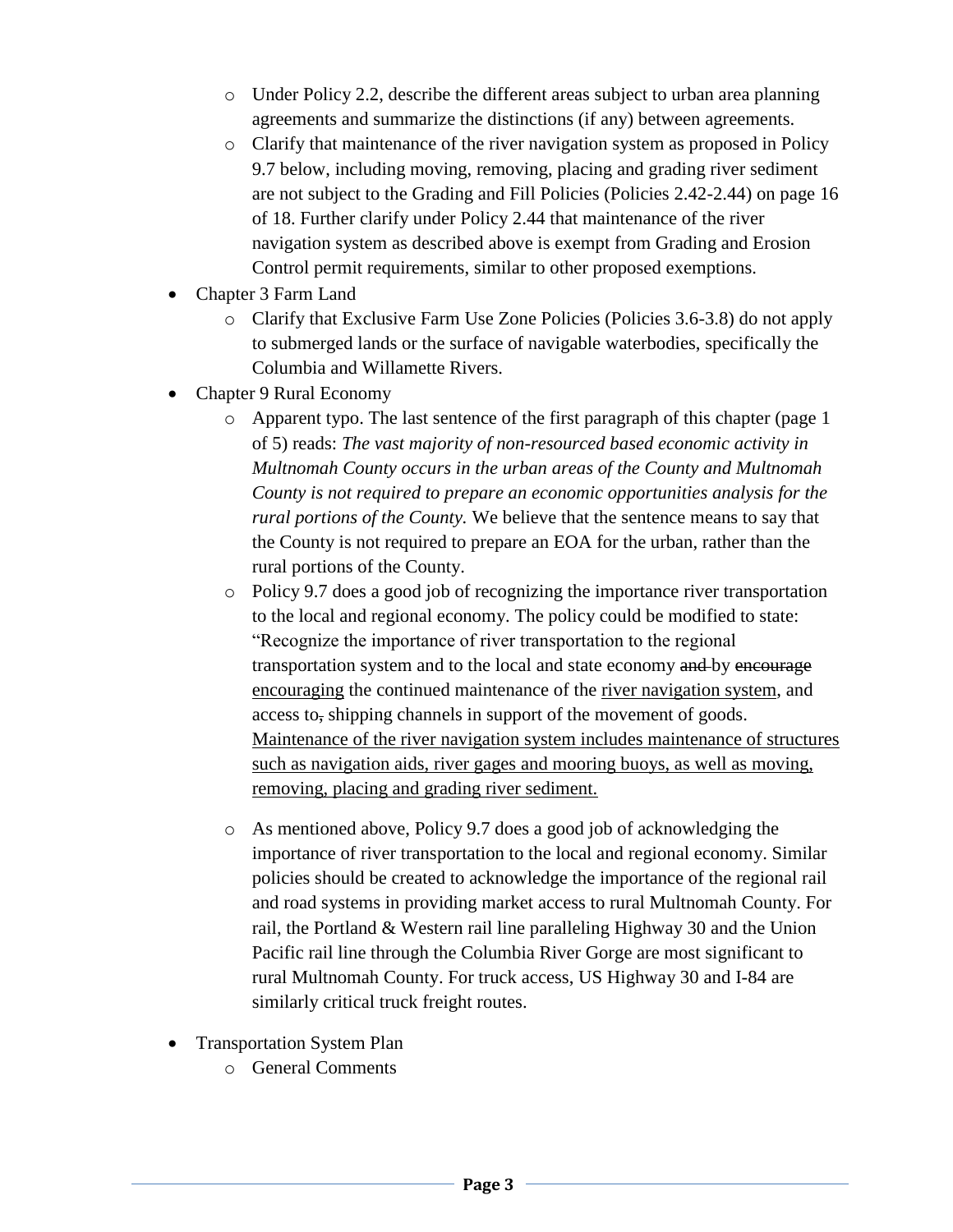- Goal 3 notes the desire to "Develop a transportation system that supports the rural character of unincorporated Multnomah County". However, many of the policies seem more relevant to urban transportation facilities.
- As previously mentioned, County transportation facilities within the urban growth boundary should be described. The County's governance of roads inside the urban growth boundary (UGB) is limited to the public works standards and other powers of the county engineer. The County is dependent on city land use authority to implement their policies associated with development review related conditions of approval inside the UGB. It would be helpful to have this explained in a preamble to the TSP policies. The legal authority for cities implementing county requirements is unclear. Specifically can City land use documents implement county requirements that are not in the road standards? County Road standards may need to be amended to incorporate relevant comprehensive plan standards or city standards.
- Please provide a map or maps of the county owned roads within the UGB and what city has land use authority for the adjacent properties.
- The legal framework for the County implementing urban style policies for county owned roadways inside the urban area should be explained.
- o Specific Comments
	- A new policy should be added acknowledging the importance of the Troutdale airport to unincorporated Multnomah County. Currently, County staff (Kate McQuillan) is an active member of the Troutdale Airport Master Plan Project Advisory Committee. The policy should also support the need to safely operate and maintain the airport, and provide compatible land uses, consistent with the Oregon Aviation Planning Rule and Federal Aviation Administration guidance.
	- Policy 1. This policy describes improving the transportation system for all modes of travel, including reducing vehicle miles travelled. Given the forecast population growth in Multnomah County and the region as a whole over the next 20 years, it is not reasonable to assume that vehicle miles traveled can be reduced, at least not in absolute terms. A better goal may be to minimize vehicle miles travelled. Also, what metrics will be used to determine if these goals are being met?
	- Policy 2. This policy expresses the desire to accommodate multiple modes on rural roads but no hierarchy of modes or way to resolve conflicts between modes.
	- Policy 3. This policy expresses the desire to accommodate multiple modes on rural roads through street design standards but no hierarchy of modes or way to resolve conflicts between modes.